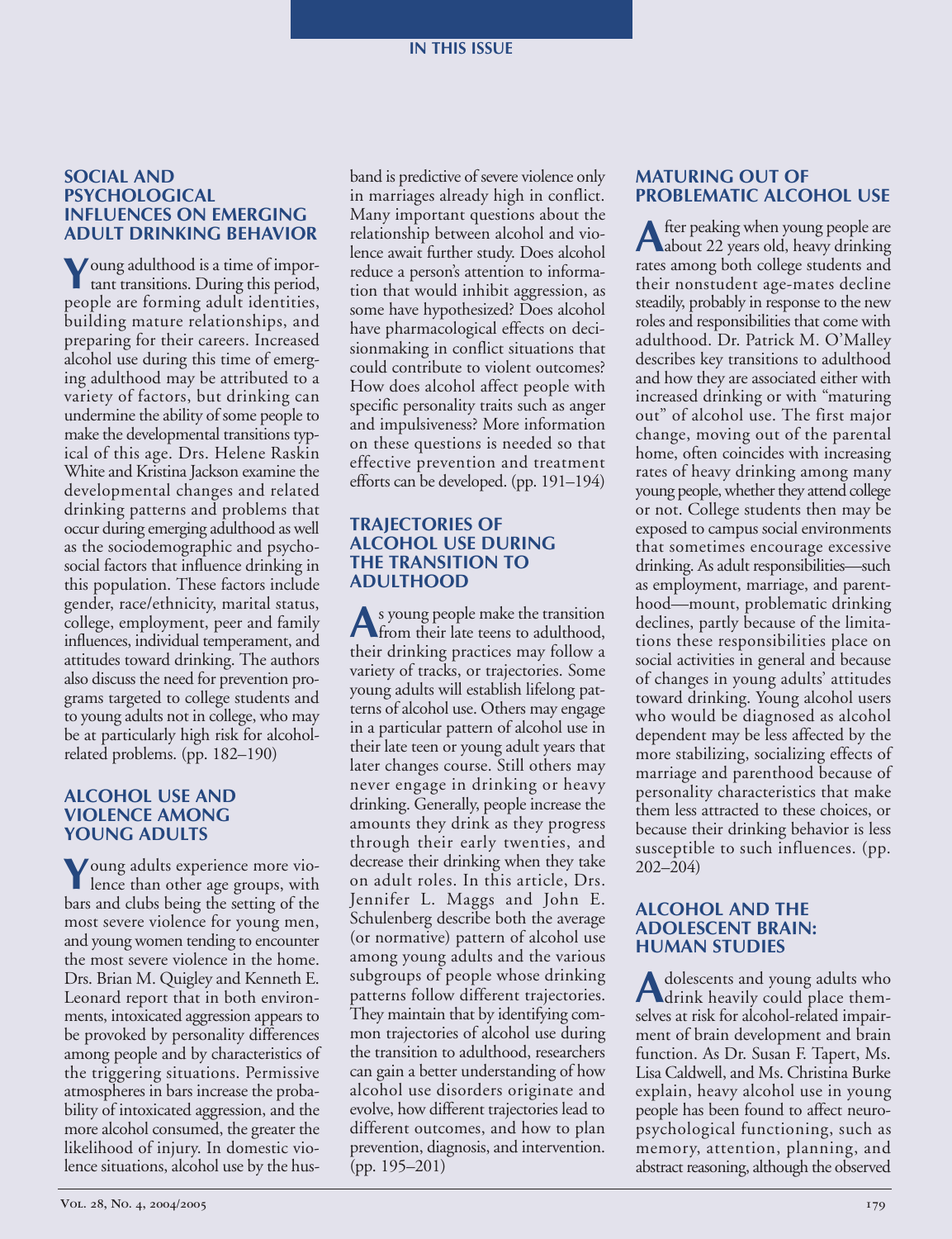impairment in most cases was not severe. Young people with alcohol use disorders may have subtle abnormalities in the structure of various brain areas, such as the hippocampus, a region that is involved in learning and memory formation. These abnormalities, in turn, may be associated with some loss in brain functioning. A person's risk for impaired brain development and function is influenced by a number of factors, including genetics and other influences such as drinking patterns and use of other drugs. (pp. 205–212)

### **ALCOHOL'S EFFECTS ON THE ADOLESCENT BRAIN: WHAT CAN BE LEARNED FROM ANIMAL MODELS**

**R**esearch into the effects of alcohol on<br>
the developing human brain typically has depended on a variety of animal models—including rats, mice, and other laboratory animals—because both ethical and practical considerations make it impossible to carry out these investigations in humans. Analyses of animal models have demonstrated that adolescents may be more susceptible than adults to some of alcohol's effects on the brain, especially to alcohol's memory-impairing effects. As Drs. Susanne Hiller-Sturmhöfel and H. Scott Swartzwelder explain, this enhanced susceptibility may be linked in particular with the hippocampus, an area of the brain that appears to be especially sensitive to alcohol-induced damage. Alcohol interferes with hippocampal function to a greater extent in adolescents than in adults. Conversely, adolescents appear to be less sensitive than adults to some of alcohol's other effects, such as alcohol-related impairment of motor coordination, alcohol-induced sedation, and susceptibility to withdrawal seizures. (pp. 213–221)

## **GENE–ENVIRONMENT INTERPLAY IN ADOLESCENT DRINKING BEHAVIOR**

**T**he relative contributions of genetic and environmental factors to adolescents' drinking behavior are illuminated by two longitudinal studies of Finnish twins reviewed in this article by Drs. Richard J. Rose and Danielle M. Dick. The authors posit that a person's drinking behavior is a manifestation of an unfolding developmental process involving both genetic and environmental factors, a process that is continuously modulated by gene–environment correlations and interactions. For example, initiation of drinking is determined primarily by environmental factors (e.g., familial environment and peers). Conversely, the establishment of drinking patterns once drinking has been initiated is increasingly influenced by genetic predisposition, and researchers are working to identify specific genes involved. Environmental factors such as place of residence or marital status continue to modify the effects of these genetic factors. (pp. 222–229)

### **ENVIRONMENTAL INFLUENCES ON YOUNG ADULT DRINKING**

**E**nvironmental alcohol control policies may be effective in reducing alcohol use and related problems among young adults, although the population of 18 to 25-year-olds is seldom specifically targeted by these policies or by research evaluating them. According to Drs. Alexander C. Wagenaar and Traci Toomey and Ms. Kathleen M. Lenk, many studies have shown that establishing a minimum legal drinking age (MLDA) of 21 is effective in reducing alcohol consumption and traffic crashes among 18- to 20-year-olds. Underage youth appear to be especially susceptible to prevention measures that limit alcohol availability, specifically price increases. And because young adults frequent retail alcohol establishments more often than members of other age groups, they also may be disproportionately affected by policies that target these outlets, such as limiting the number of retail alcohol establishments in a geographic area, training staff and management in responsible beverage service, and restricting the marketing of alcoholic beverages

through special promotions and advertising. The authors describe three comprehensive programs that have used combinations of these measures and list policy recommendations that are supported by current evidence. (pp. 230–235)

### **DRINKING AMONG YOUNG ADULTS: SCREENING, BRIEF INTERVENTION, AND OUTCOME**

**T**wenty-five percent of young adult males and 14 percent of females have at some time met the diagnostic criteria for alcohol dependence. Although many young people mature out of problem drinking during early adulthood, excessive drinking during adolescence and young adulthood can have serious and long-lasting negative consequences. Because young people do not tend to identify themselves as having alcohol problems, Drs. Peter M. Monti, Tracy O'Leary Tevyaw, and Brian Borsari suggest that people in this group may be better identified using proactive screening in locations where they are likely to seek treatment related to alcohol problems, such as hospital emergency rooms, college campuses, or workplaces. Young adults engaging in risky levels of alcohol use may respond better to brief, intensive interventions, known as brief motivational interventions, than to traditional, long-term treatments, which originally were designed for adults with more extensive histories of alcohol use. (pp. 236–244)

## **INTERNATIONAL PERSPECTIVES ON ADOLESCENT AND YOUNG ADULT DRINKING**

International comparisons of both adult<br>
and adolescent drinking behaviors nternational comparisons of both adult analyzed under the auspices of the World Health Organization have demonstrated great differences in alcohol-related variables—such as average alcohol consumption, proportion of drinkers, and drinking patterns—among people in various regions of the world. The European School Survey Project on Alcohol and